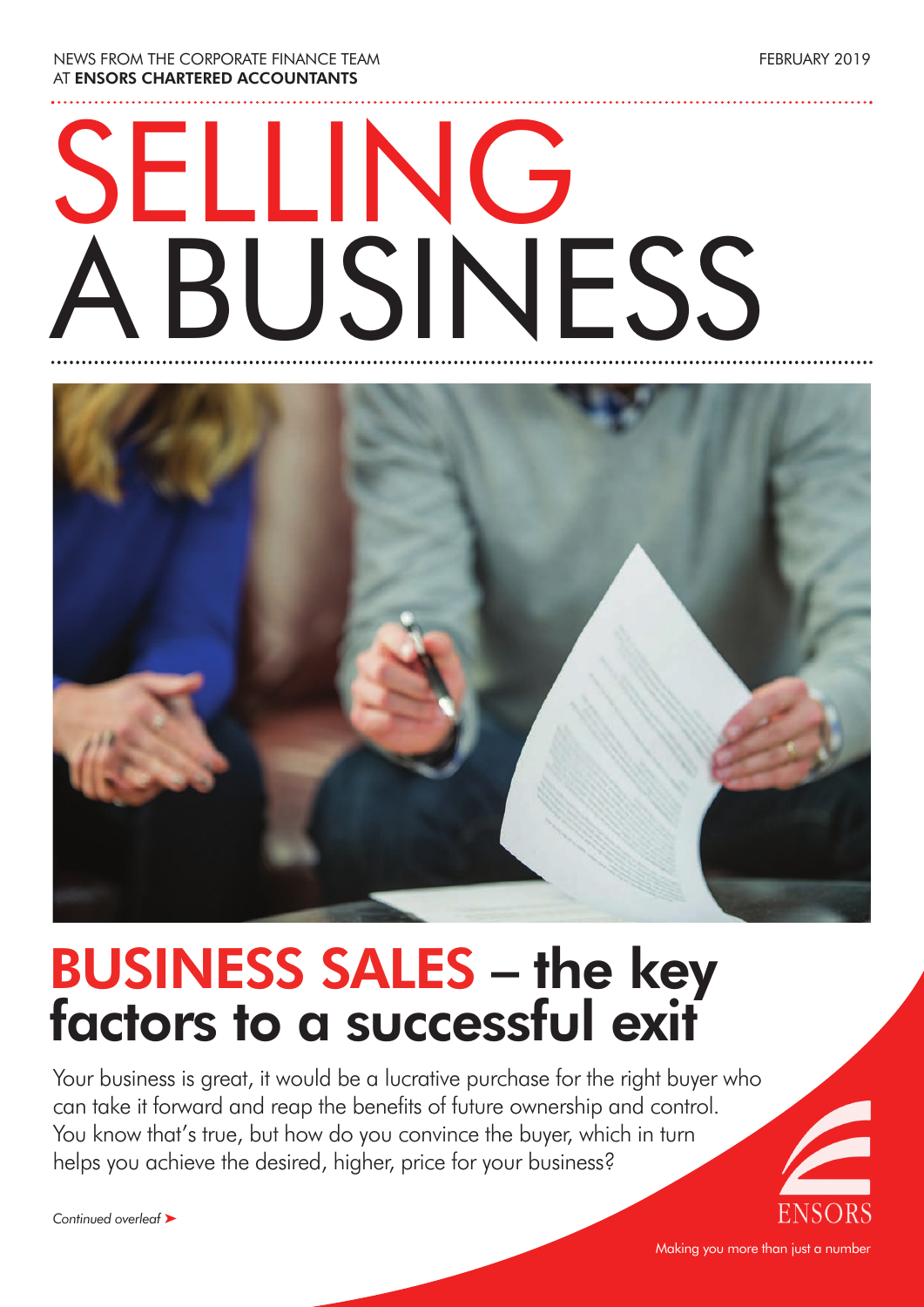

#### **Mid-level management**

Do you have a strong management team who will remain with the business and its new owners after your sale? Are they able to keep the business running, taking the pressure off your buyer, reassuring them the business will continue to be profitable in the future?

Where there is a lack of mid-level management it can create difficulties in finding the appropriate buyer for your business. If your involvement in operations is to cease following the sale, to maximise proceeds, you will need to be able to demonstrate to the buyer that they can run the business without your ongoing input.

It is possible that an industry competitor may see a business with no management costs after your departure as a lucrative addition to their current infrastructure. However, a lack of management team is likely to rule out private equity investors or buyers who are looking to expand into a new market as they will need the ongoing support of an experienced management team.

The in-situ management team can represent cost and inflexibility resulting in resistance to change, which may be seen as a disadvantage to some buyers, but generally a strong mid-level management team is seen as a positive attribute.

One question you could ask yourself is 'Who is the face of, and who operates the business?'. When you leave will there be anyone else there to maintain and run the business? If not, you may benefit from establishing some form of mid-level management.

Every business is different and whilst you know your business inside out there are potentially several aspects of your business that may make it hard to sell or may restrict the price a buyer is willing to pay because of perceived risks or uncertainty.

In this paper we will be looking at various barriers to business sale and assessing the impact these factors can have on the marketability of your business. Where you may view some factors as an asset it is possible for buyers to see risks, most business attributes have both positive and negative elements.

#### **Contracts and flexibility**

Is your business totally flexible and able to adapt to every change in the market? Can you cut your costs or decline business where it meets your business needs or capacity issues with no penalty? This sounds like a useful attribute; however, such flexibility tends to mean there is no contract in place or such flexibility is available to both contract parties.

The risk of not having a contract in place, or working on 'gentlemen's agreements' is that, whilst you 'know' the business is good and is going to continue for as long as you want it, there is no reassurance to the buyer that the business will continue.

Where contracts with your customers help to establish ongoing trade, it is also important to ensure your supply side is supported with the correct level of certainty. Buyers often look for certainty in supply to ensure they can continue to operate and meet demands, however they will also want the flexibility to negotiate prices or change supplier, especially where a buyer may have increased purchasing power or are able to supply items themselves.

Lease agreements for business properties are an important consideration. If the lease is too long or restrictive it can impact upon buyers' perception of value, especially where they may have existing premises that could be used. However, where no lease is in place there is the risk that the business may be made homeless or unfavourable variations to the current arrangement may be forced upon the new owners. Each business is unique, as is each potential buyer.

#### **Dependence on limited customers or suppliers**

Does your business rely on one or two key customers or suppliers? Do you have a strong working relationship with these key customers and suppliers?

It can be useful to demonstrate a strong relationship with your customers and suppliers, however if you have a very limited number of customers or suppliers there is an element of risk of 'putting all of your eggs in one basket'. Conversely if you have no repeat customers or regular suppliers there is likely to be concern over the reliability of future activity.

There is no magic number of customer or suppliers, each business will have differing profiles however it is generally accepted that having only one or two customers presents a higher risk profile than having multiple customers.

#### **Lack of forward planning and stagnation**

The history of your business is key when a buyer is assessing the value they will be willing to pay for it. The underlying trends within the business provide guidance as to how the business may perform in future. A steadily growing business, with all other factors being equal, is expected to continue growing. A company with falling performance is, without further justification and explanation, going to be expected to continue falling.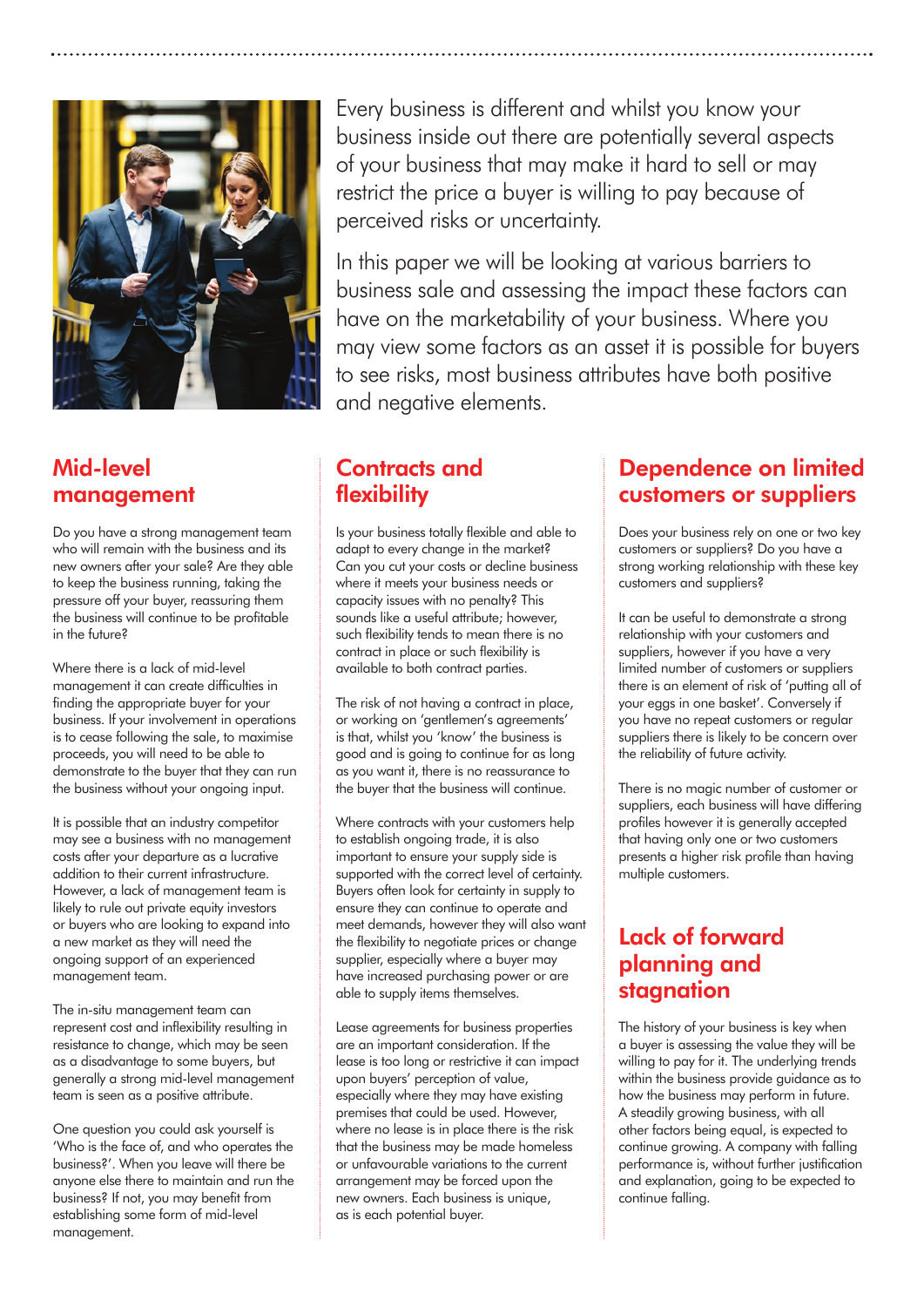It is important to be able to demonstrate that all your hard work over the years growing the business has not stopped in the run up to a sale. A buyer will want to know that you have continued to develop the business, as you would have done if you were not selling it, to maintain the growth or to address any 'short term' deterioration in performance you may have experienced.

The timing of any sale is therefore very important to obtaining the best price. Ideally you want to show consistent or increasing performance over recent years. If you are therefore considering retirement or other business interests in the near future, you may wish to market your business before you start to lose the passion that has historically driven the business forward.

Each business is unique and it can be difficult to tell when it's the right time to market your business, however, getting professional advice early will ensure you get the best possible price when the time comes to sell.

#### **Complex structures**

There are many legitimate business reasons for a company to operate within a group structure. These reasons could include the safeguarding of capital assets, the segregation of new business activities, or taxation planning to name just a few.

Whilst the structure of the business being sold should not prevent a sale, depending on the structure and the reasons for it you may need to be able to explain why the structure came about and how the structure will be dealt with in any sale agreement.

If you operate several businesses and you are only considering the sale of one part of the business it is important to be able to demonstrate a clear distinction between the different operations. A buyer will need to be able to clearly see what they are buying and how that business will operate when it is no longer part of your business operations.

It is also important to recognise where the structure may create the involvement of other parties in the negotiations. One example would be where a business operates from premises held within a pension fund.

Whilst you may view the premises as your pension fund, there is often a professional trustee to assist with the administration of the pension scheme and to ensure you

do not fall foul of any legislation and potential tax charges in relation to the pension scheme.

#### **Trading and noncommercial trading with associated companies**

If your business operations contain transactions with other businesses under your control it is important to be able to demonstrate a clear distinction between the different operations when negotiating a sale.

Arm's length transactions between the different businesses will need to be quantified and an agreement may need to be reached about ongoing activity between the businesses after a sale has been completed. This may be important not only for your potential buyer but also for the future viability of your remaining businesses.

In some instances transactions may occur at non-commercial rates or may not even be recorded. For example, goods or services may be transferred at cost rather than at market rates, management time may be allocated on a percentage basis rather than at contracted consultancy rates, assets may be shared or occasionally used with no recharge or minimal cost allocation.

If you are selling all your business interests in one transaction these issues may present less of a challenge, however they will need to be understood to ensure the buyer can understand the business and value it appropriately. If you are selling only part of your overall business operation it is unlikely that these arrangements will be able to continue after a sale, or if they are to continue they will need to be carefully documented.

#### **Poor records or lack of information**

Are your records up to date? Can you identify and explain the 'story' behind your financial records? When you are selling your business, it is important to be able to clearly explain the operations of the business on both a commercial / operating level and at a financial level.

Depending on the type of potential buyer you are seeking they may need to obtain an understanding of the business from the daily operations right through to long term business development. Additionally, they will need to understand what the assets and liabilities of the company are as well understanding how the activity of the company has changed over recent years.

It is not uncommon to be asked a lot of questions about your business, for example:

- Who are your main customers?
- $\blacksquare$  How long have you supplied to them?
- $\blacksquare$  What contracts are in place?
- How often do you have to requote for the work?
- **n** What percentage of requoted work do you retain?

Any change in the level of activity is also likely to be questioned, for example:

- $\blacksquare$  What is the reason for the increased turnover?
- Why has the gross margin changed from one year to another?
- Why have the overhead costs changed from one year to another?

These sorts of questions are usually raised during initial discussions or during due diligence. Due diligence is designed to allow the potential purchaser the opportunity to confirm and verify the business they are buying, therefore the information they request and questions they may ask can be numerous.

It may not be possible to answer all of the questions received due to record or system restrictions, however the more information that can be provided the more confident your potential purchaser should be about the transaction.